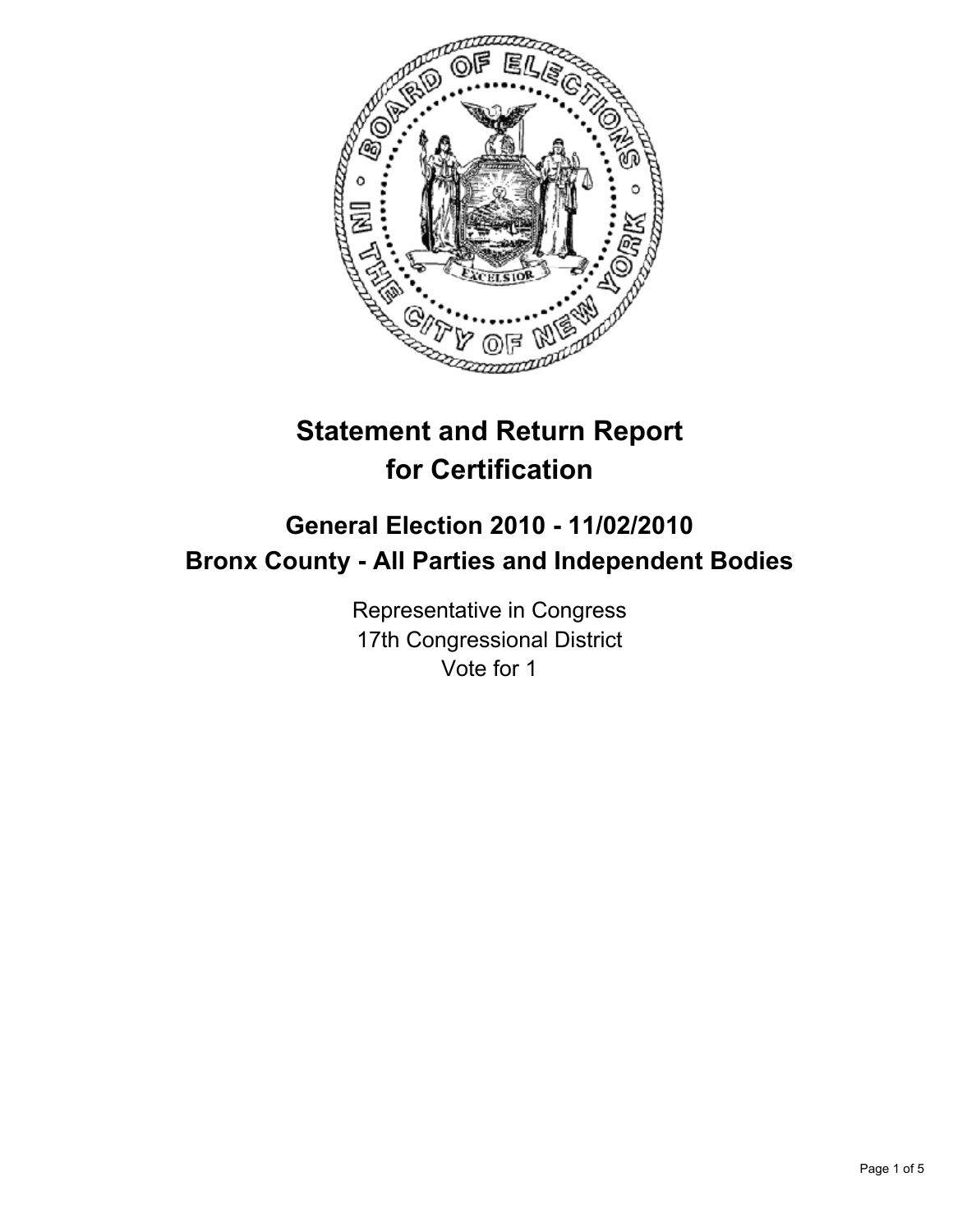

## **Assembly District 78**

| <b>PUBLIC COUNTER</b>            | 3,205 |
|----------------------------------|-------|
| <b>EMERGENCY</b>                 | 0     |
| ABSENTEE/MILITARY                | 58    |
| <b>FEDERAL</b>                   | 20    |
| <b>AFFIDAVIT</b>                 | 81    |
| <b>Total Ballots</b>             | 3,364 |
| ELIOT L ENGEL (DEMOCRATIC)       | 2,457 |
| ANTHONY MELE (REPUBLICAN)        | 269   |
| YORK KLEINHANDLER (CONSERVATIVE) | 46    |
| ELIOT L ENGEL (WORKING FAMILIES) | 178   |
| NO NAME (WRITE-IN)               | 4     |
| <b>Total Votes</b>               | 2,954 |
| Unrecorded                       | 410   |

### **Assembly District 80**

| <b>PUBLIC COUNTER</b>            | 3.730 |
|----------------------------------|-------|
| <b>EMERGENCY</b>                 | 0     |
| ABSENTEE/MILITARY                | 90    |
| <b>FEDERAL</b>                   | 18    |
| <b>AFFIDAVIT</b>                 | 77    |
| <b>Total Ballots</b>             | 3,915 |
| ELIOT L ENGEL (DEMOCRATIC)       | 2,883 |
| ANTHONY MELE (REPUBLICAN)        | 330   |
| YORK KLEINHANDLER (CONSERVATIVE) | 46    |
| ELIOT L ENGEL (WORKING FAMILIES) | 248   |
| CHEUBAKA (WRITE-IN)              | 1     |
| FREE PALENSTINE (WRITE-IN)       | 1     |
| PAUGH SHADOW (WRITE-IN)          | 1     |
| SANDRA L. SERRANO (WRITE-IN)     | 1     |
| <b>Total Votes</b>               | 3,511 |
| Unrecorded                       | 404   |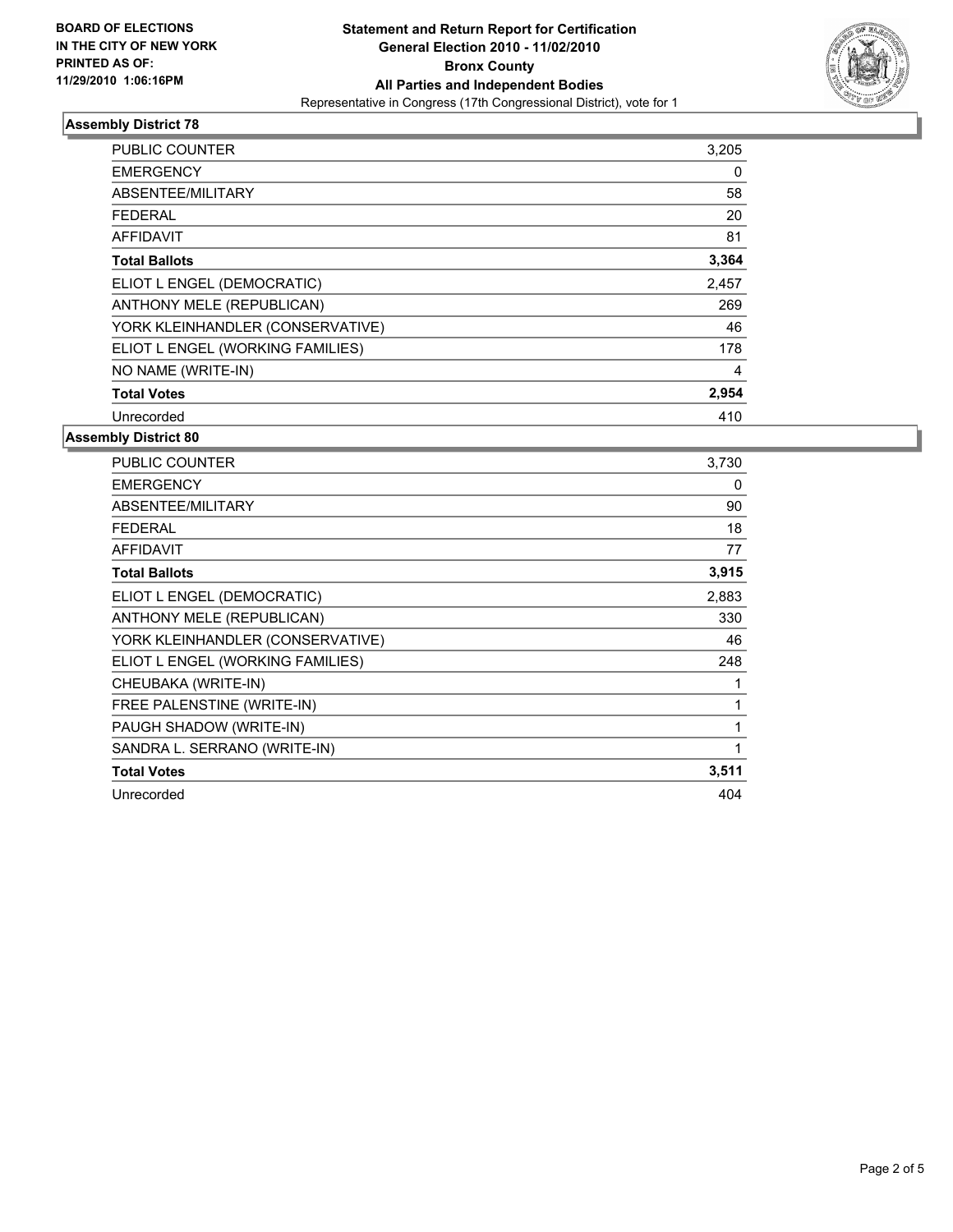

### **Assembly District 81**

| <b>EMERGENCY</b><br>0<br>ABSENTEE/MILITARY<br>744<br><b>FEDERAL</b><br>197<br><b>AFFIDAVIT</b><br>410<br>23,309<br><b>Total Ballots</b><br>ELIOT L ENGEL (DEMOCRATIC)<br>15,859<br><b>ANTHONY MELE (REPUBLICAN)</b><br>3,574<br>YORK KLEINHANDLER (CONSERVATIVE)<br>489<br>ELIOT L ENGEL (WORKING FAMILIES)<br>1,421<br>ANYME BUT (WRITE-IN)<br>1<br>DEBRA FOX (WRITE-IN)<br>1<br>DONALD DUCK (WRITE-IN)<br>1<br>ED NORTON (WRITE-IN)<br>1<br>HUNTER S THOMPSON (WRITE-IN)<br>1<br>NO NAME (WRITE-IN)<br>3<br>NONAME (WRITE-IN)<br>1<br>NONE OF THE ABOVE (WRITE-IN)<br>$\overline{2}$<br>PAUL HOGAN (WRITE-IN)<br>1<br>PHILIP ALCABES (WRITE-IN)<br>1<br>ROCKY EISENBERG (WRITE-IN)<br>1<br>STANLEY MOSES (WRITE-IN)<br>1<br>21,358<br><b>Total Votes</b><br>Unrecorded<br>1,951 | <b>PUBLIC COUNTER</b> | 21,958 |
|-----------------------------------------------------------------------------------------------------------------------------------------------------------------------------------------------------------------------------------------------------------------------------------------------------------------------------------------------------------------------------------------------------------------------------------------------------------------------------------------------------------------------------------------------------------------------------------------------------------------------------------------------------------------------------------------------------------------------------------------------------------------------------------|-----------------------|--------|
|                                                                                                                                                                                                                                                                                                                                                                                                                                                                                                                                                                                                                                                                                                                                                                                   |                       |        |
|                                                                                                                                                                                                                                                                                                                                                                                                                                                                                                                                                                                                                                                                                                                                                                                   |                       |        |
|                                                                                                                                                                                                                                                                                                                                                                                                                                                                                                                                                                                                                                                                                                                                                                                   |                       |        |
|                                                                                                                                                                                                                                                                                                                                                                                                                                                                                                                                                                                                                                                                                                                                                                                   |                       |        |
|                                                                                                                                                                                                                                                                                                                                                                                                                                                                                                                                                                                                                                                                                                                                                                                   |                       |        |
|                                                                                                                                                                                                                                                                                                                                                                                                                                                                                                                                                                                                                                                                                                                                                                                   |                       |        |
|                                                                                                                                                                                                                                                                                                                                                                                                                                                                                                                                                                                                                                                                                                                                                                                   |                       |        |
|                                                                                                                                                                                                                                                                                                                                                                                                                                                                                                                                                                                                                                                                                                                                                                                   |                       |        |
|                                                                                                                                                                                                                                                                                                                                                                                                                                                                                                                                                                                                                                                                                                                                                                                   |                       |        |
|                                                                                                                                                                                                                                                                                                                                                                                                                                                                                                                                                                                                                                                                                                                                                                                   |                       |        |
|                                                                                                                                                                                                                                                                                                                                                                                                                                                                                                                                                                                                                                                                                                                                                                                   |                       |        |
|                                                                                                                                                                                                                                                                                                                                                                                                                                                                                                                                                                                                                                                                                                                                                                                   |                       |        |
|                                                                                                                                                                                                                                                                                                                                                                                                                                                                                                                                                                                                                                                                                                                                                                                   |                       |        |
|                                                                                                                                                                                                                                                                                                                                                                                                                                                                                                                                                                                                                                                                                                                                                                                   |                       |        |
|                                                                                                                                                                                                                                                                                                                                                                                                                                                                                                                                                                                                                                                                                                                                                                                   |                       |        |
|                                                                                                                                                                                                                                                                                                                                                                                                                                                                                                                                                                                                                                                                                                                                                                                   |                       |        |
|                                                                                                                                                                                                                                                                                                                                                                                                                                                                                                                                                                                                                                                                                                                                                                                   |                       |        |
|                                                                                                                                                                                                                                                                                                                                                                                                                                                                                                                                                                                                                                                                                                                                                                                   |                       |        |
|                                                                                                                                                                                                                                                                                                                                                                                                                                                                                                                                                                                                                                                                                                                                                                                   |                       |        |
|                                                                                                                                                                                                                                                                                                                                                                                                                                                                                                                                                                                                                                                                                                                                                                                   |                       |        |
|                                                                                                                                                                                                                                                                                                                                                                                                                                                                                                                                                                                                                                                                                                                                                                                   |                       |        |
|                                                                                                                                                                                                                                                                                                                                                                                                                                                                                                                                                                                                                                                                                                                                                                                   |                       |        |
|                                                                                                                                                                                                                                                                                                                                                                                                                                                                                                                                                                                                                                                                                                                                                                                   |                       |        |

#### **Assembly District 82**

| <b>Total Votes</b>               | 29 |
|----------------------------------|----|
| ELIOT L ENGEL (WORKING FAMILIES) | 0  |
| YORK KLEINHANDLER (CONSERVATIVE) | 0  |
| ANTHONY MELE (REPUBLICAN)        |    |
| ELIOT L ENGEL (DEMOCRATIC)       | 28 |
| <b>Total Ballots</b>             | 29 |
| AFFIDAVIT                        | 2  |
| <b>FEDERAL</b>                   | 0  |
| ABSENTEE/MILITARY                | 0  |
| <b>EMERGENCY</b>                 | 0  |
| <b>PUBLIC COUNTER</b>            | 27 |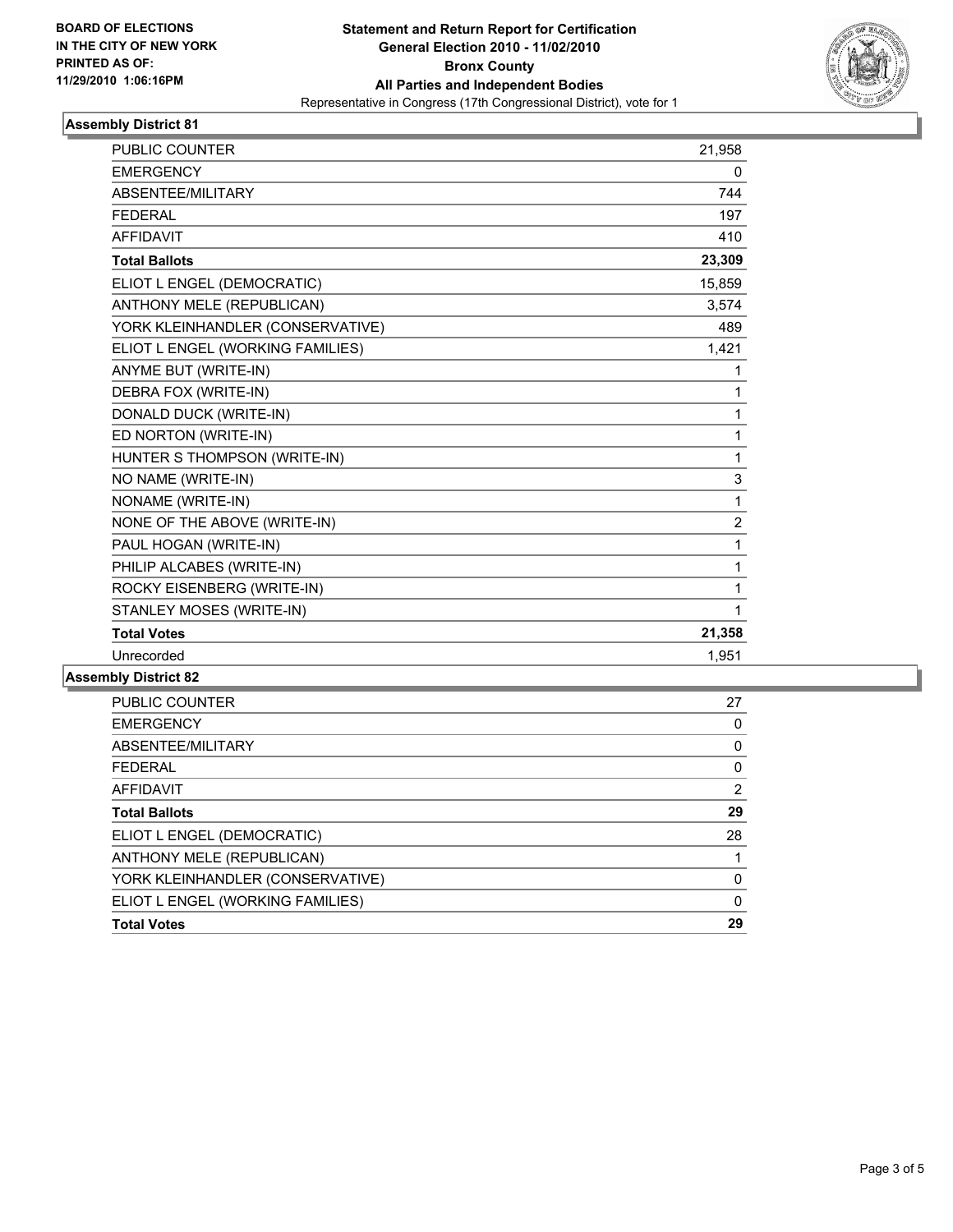

### **Assembly District 83**

| <b>PUBLIC COUNTER</b>            | 17,299       |
|----------------------------------|--------------|
| <b>EMERGENCY</b>                 | 0            |
| ABSENTEE/MILITARY                | 296          |
| FEDERAL                          | 39           |
| <b>AFFIDAVIT</b>                 | 410          |
| <b>Total Ballots</b>             | 18,044       |
| ELIOT L ENGEL (DEMOCRATIC)       | 15,277       |
| ANTHONY MELE (REPUBLICAN)        | 482          |
| YORK KLEINHANDLER (CONSERVATIVE) | 97           |
| ELIOT L ENGEL (WORKING FAMILIES) | 736          |
| <b>JIMMY MCMILLAN (WRITE-IN)</b> | 1            |
| NO NAME (WRITE-IN)               | $\mathbf{1}$ |
| <b>Total Votes</b>               | 16,594       |
| Unrecorded                       | 1.450        |